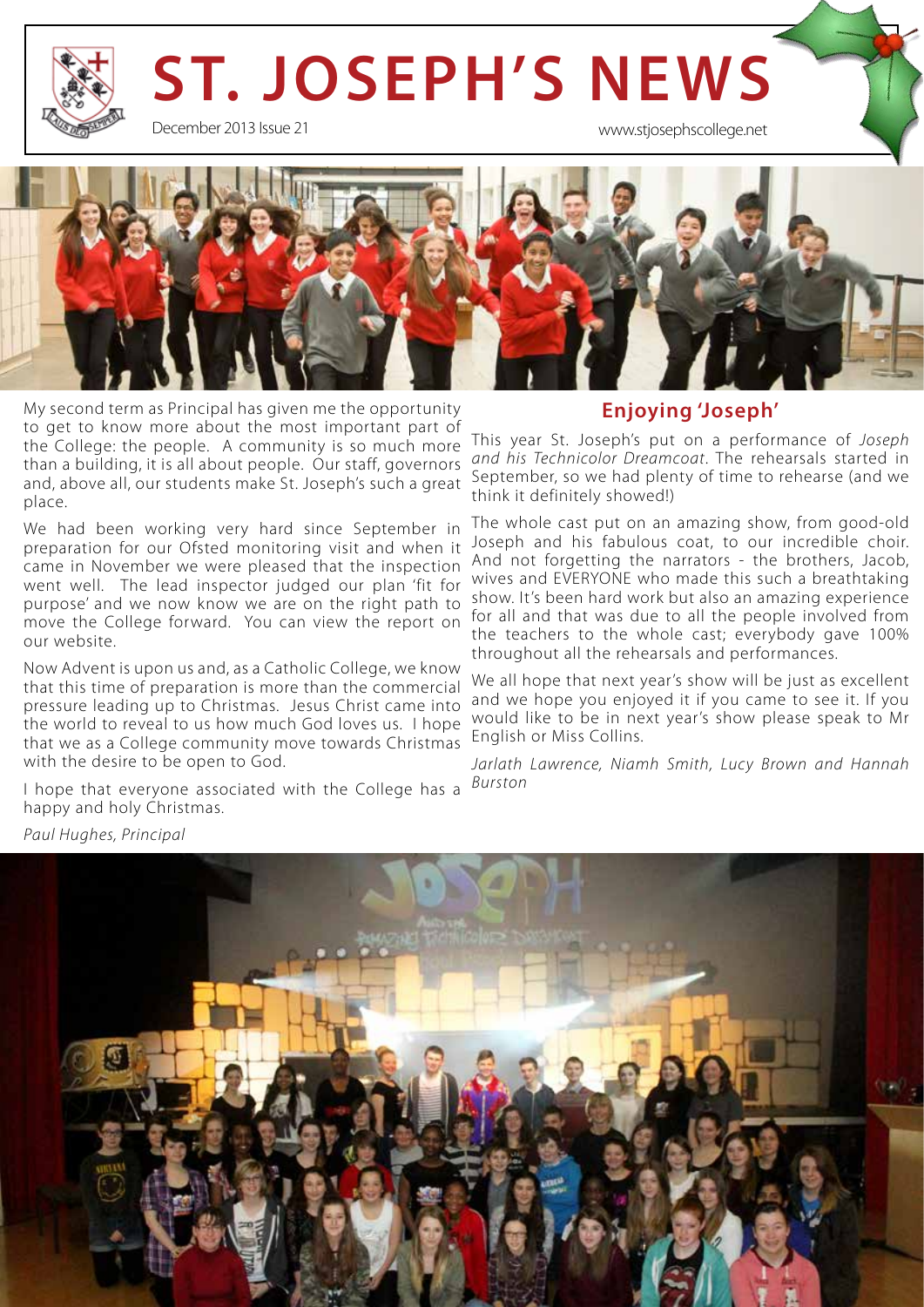#### **Change of Address or Phone Number**

If you move house, or update your phone number, please can you ensure you notify the College as soon as possible. Many thanks for your co-operation.

people and adults, including freedom from bullying and harassment; and students' attendance and punctuality at College. A review of how well teachers manage the behaviour and expectations of students was also carried out.

#### *College Policies*

to Sixth Formers. This was an evidence gathering exercise to seed future strategic discussion on the type of Sixth Form we need at St. Joseph's, as Government educational policy changes over the coming years. Some governors

*David Bason & Rob Collins*

#### *Stop press...*

### **Last day of term**

Students will finish College at 12.55pm on the last day of term (20th December). Students will be unable to remain in College unless arrangements have already been made.

Please can parents and carers remember that, unless prior agreement has been obtained, collection by car within the College grounds is not permitted at the end of the College day. The collection point is Tesco's on Ocotal Way.

### **Whole College Mass**

On Friday the 4th October the entire College community came together for the first time to celebrate the start of the new academic year with a mass. Previous 'whole-College masses have taken place in the summer term, when Years 11, 12 and 13 have completed their exams. This year Mr Hughes felt that it was important that the entire college community had a shared spiritual focus for the start of the year.

Canon John led the service that saw over a thousand students worship together. Students from Years 7 to 11 contributed to the readings, the offertory, the alter serving and the music. The College choir played an outstanding role in ensuring that the entire College Street was filled with the joyful sounds of a community singing in praise of Christ.

Governors also reviewed staff movements and turnover and this term took the chance to review the current situation on staff pensions and the College pay policy. The governors look closely at the reasons why staff leave so as to ensure that the majority of reasons are 'good' reasons such as family moves, maternity leave and promotion. Along with external educational experts two governors have joined the IEB with one of them, Reverend Terry Aspell, elected as Chair. Terry says of his new post:

#### **Dates for your diary**

'outstanding'. I am delighted with the team we have on the The Governors also spent time reviewing and approving IEB, especially with the educational expertise that both Dave College policies in the areas of Attendance, Behaviour, Dawson and Aidan Farrell bring, as well as the business Uniform and Admissions to ensure that the College is meeting its statutory requirements. This policy on Admissions is a very important legal document and directs the work of the Admission panel. As St. Joseph's is consistently oversubscribed, governors have been meeting regularly on the admissions panel this term to consider appeals. As the Board of Governors, we believe that this team is well equipped to give Paul Hughes the support he needs to move the College forward and we all look forward to working with him, and the rest of the College's Leadership Team, to achieve this.

| 6th January   | College re-opens                        |
|---------------|-----------------------------------------|
| 16th January  | Rock School Concert, 7.30pm             |
| 20th January  | Year 11 reviews on E-portal             |
| 23rd January  | Academic Tutoring Day                   |
| 28th January  | Year 10 Parents' Evening (ABLM), 5.30pm |
| 5th February  | Year 10 Parents' Evening (CESW), 5.30pm |
| 11th February | Performing Arts Festival, 7pm           |
| 13th February | Year 9 Transition Pathway, 6pm          |

### **After College Sports Clubs 2014**

*Tuesday*

Mixed Basketball (KS4 & KS5), 3– 4pm, Sports Hall GCSE Revision, 3– 4pm, S02 *Wednesday* Mixed Hockey, 3– 4pm, Astro Turf Girls Football, 3 – 4pm, Astro Turf Year 11 Boys Football, 3 – 4pm, Field Year 9 Badminton, 3 – 4pm, Sports Hall *Thursday* Mixed Basketball (KS3), 3 – 4pm, Sports Hall

#### **Literally a great success**

This year's Swindon Youth Festival of Literature was a great success, with students from the College participating in a wide selection of events; meeting authors, listening to them talk about their craft and asking questions; and taking part in quizzes, writing and illustration competitions.

> *Other Governing Duties*  This term several events have taken place. A governor has been sitting alongside the senior management team carrying out a detailed review of the College Improvement Plan. In the same way, a governor with expertise in Human Resources has participated in Performance Management Process consultation sessions with members of staff who are managers. A performance management process is a key requirement for the College to have in place and reflects a major change in Government policy on teachers pay and conditions. Two Governors have spent a morning in College talking In the meantime the main governing body have been carrying on with those tasks that lie outside the remit of the IEB. A lot of time is spent monitoring the performance of the College and the Senior Leadership Team. Monitoring is done through receiving reports containing agreed measures and questioning the Principal and the Leadership Team on any issues that are detected. The phrase generally used is that of 'the critical friend'. This means that the governors can praise the Principal and their staff and also challenge them to do better. There is a clear distinction between the management team who operate the College and the governors, who review the management team's performance as well as authorise the strategic direction of the College.

"On Monday 11th November, six students from St Joseph's (including me) set out for Dorcan Academy for the Swindon Youth Festival of Literature Inter-School Book Quiz. The quiz, we learned, would consist of twelve rounds, with a further bonus round in the second half.

The first six rounds were exciting and my team had pulled ahead. After a short break, and a few minutes silence (for of course it was Remembrance Day), we leapt into Part Two of the quiz. During a minute of nail-biting tension the points were added up… and the screen turned off. After an agonising wait, the screen flickered back on to reveal a horrifying result: we had lost. By twenty points! That was a strange occurrence for a team who were ahead a few seconds ago. In fact, it was impossible. Confused, I looked to see who the winners were and was instantly delighted.

> have been in attendance at the two parents forums held recently and one governor who has responsibility for SEN provision has met with staff working this area. Governors have also been taking part in recruitment interviews for new staff and for signing off authorization forms for College trips. We hope this offers you an insight into the work and progress currently being made and we will continue to update you with developments. One of the most importance aspects of the College is monitoring its operating budget. Governors on the Finance Committee have a duty to make decisions when demand exceeds budget and a priority has to be set. In November governors received the auditor's report, which is completed in much the same way as any company, and included the year end budget and out turn report for last year. It also reviewed the financial procedures manual and the progress being made in several claims the College is making for building defects. The audit report is available on the College website.

They had changed the order to put the winners first and right at the top was St Joseph's! Giddy with glee, my team stepped up to claim the trophy."

*Joel Kavanagh, part of the winning St. Joseph's team* 



Following the resignation of Stephen Lake, the Full Governing Body have elected Canon John Cunningham as Chair. He will take up the post in January. We welcome Canon John in his new role and in the very active part he continues to play at St. Joseph's. In November, the governors on the Staff and Students Committee reviewed the report giving a clear picture of trends, responses and outcomes in behaviour, attendance and safeguarding. The Governors spent time looking at pupils' attitudes to learning and conduct in lessons; students' behaviour towards, and respect for, other young

*Years 7, 8 and 9 students Anna Barrett, Joel Kavanagh, Olek Young, Benny George, Winsome Wong and Clare Bartoszewska collecting their trophy after winning the Inter-School Book Quiz.*

As well as the Book Quiz Team's resounding success, St. Joseph's also had two other prize winners from this year's Youth Festival of Literature - Sasha Brady was awarded second prize in the Short Story Competition and Lola Funsho also came second in the Illustration Competition. Well done to all involved.

"I attended a presentation at Swindon Central Library for achieving second place in the Short Story Competition, as part of the Swindon Youth Festival of Literature. The competition was between eleven different schools in Swindon with two age categories. The mayor was there to present the prizes."

#### **Governors' Update**

Following OFSTED's report, the Governors moved quickly to comply with the requirement that an Interim Executive Board (IEB) be set up to oversee the required improvements in teaching and learning.

*"As a former pupil of St. Joseph's my vision as Chair of the recently formed IEB is to assist the College to regain the excellent reputation that St. Joseph's has held for many years throughout Swindon and beyond, and ensure that future OFSTED inspections will again rate the College as experience that Lucy Skittrall and I can add to the board."*

#### *Finance*

#### *Students and Staff*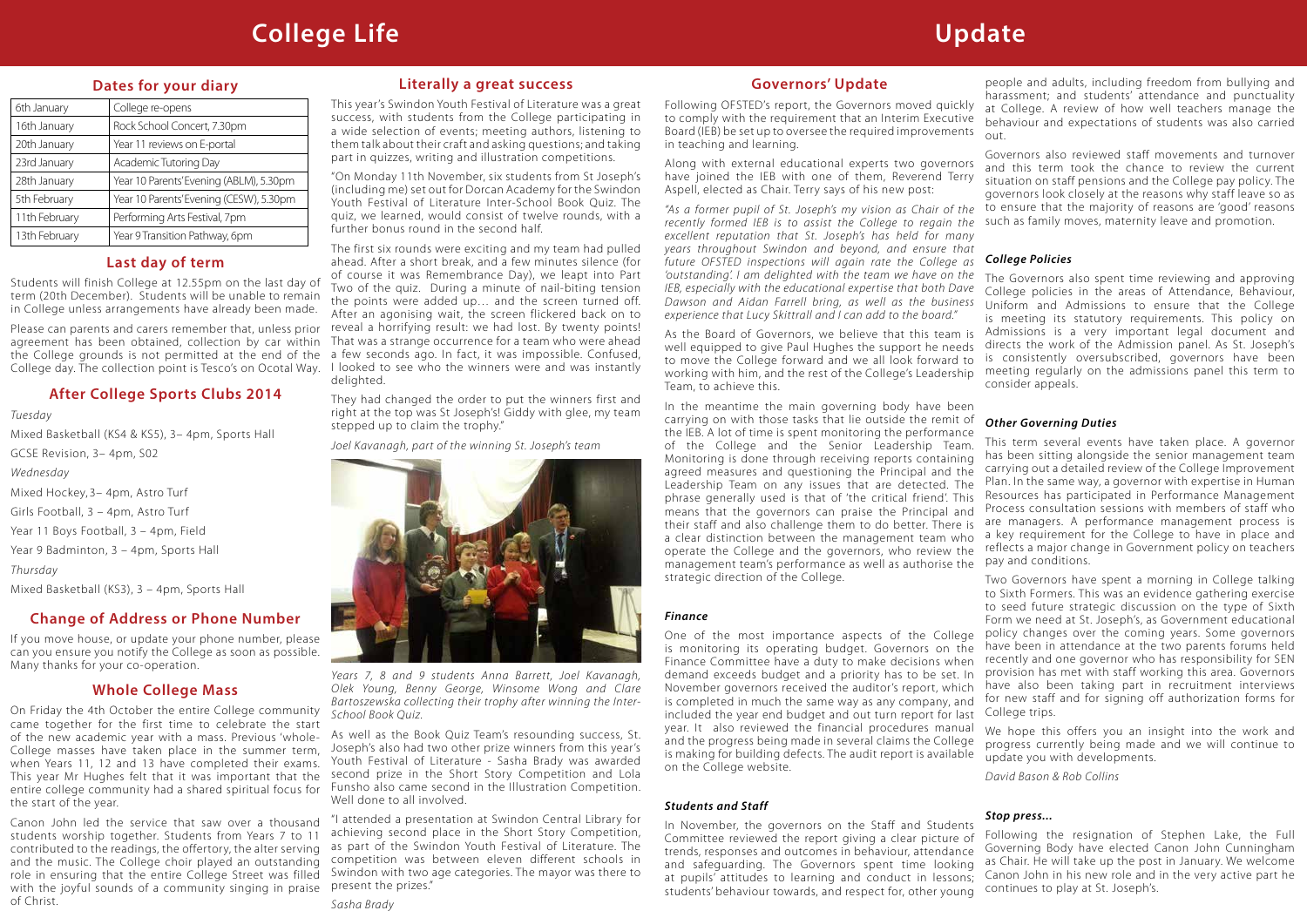#### **Wedding Bells in RE**





As part of the GCSE RE course, Year 11 students learn about the importance of the sacrament of marriage. Again this year, our students planned and prepared a Catholic wedding ceremony with hymns, readings and even a reception. We have been amazed by the talents of our GSCE students, including singing, photography and baking skills. Some fabulous wedding cakes were made by the students.

enthusiasm in ensuring that our weddings were a success. God bless and merry Christmas from the RE department.

ceremony within a church, as part of our GCSEs. I was the class we had different ideas on how to raise money. Some groom and I said all the typical lines and vows that are read of our ideas included a doughnut sale, win a Swindon to show commitment in a wedding ceremony. I thought Town football, car washing, henna tattoos and cake sales. it went well and everyone made an effort to look their best by dressing up. At the end of the ceremony we had a wedding reception and some of our classmates made keeping kit or a cow for a family. We all really enjoyed the cakes, cupcakes and cookies to celebrate. The cake was experience of making money for CAFOD and would like really nice! Overall, I thought this activity was a good way to say a big thank you to CAFOD for letting us take part in to show what happens in a real wedding ceremony and a this challenge. different way of learning that, for me, is very effective as this is something that I won't forget."

On Wednesday 4th December the Year 8 netball team: Keisha Ishani, Georgina Muroki, Taania Saeed, Nina Gomez, Oshin Raposo, Angel Duffield, Rachel Fillipa and Safah Lone played a fantastic game against Royal Wotton Bassett. It was a very tough game with every quarter ending in a draw; making it anyone's game. We made them work very hard and ensured we remained focused. We were positive we could get a good result with great team work and consistent play. The final score was 11-11. A huge well done girls!

*Michael Prinzi*

All students gave their best but the most noteworthy performances came from Rajendra Limbu (7S), who finished *Raul Vital, Michael Farah and Uran Dias*  1st overall in the Year 7 boys race, and Erin Robinson (7L) who was placed 12th in the Year 7 girls event.

"During November the College chapel became a place of peace and solemnity. The chapel was the venue for a series of glamorous pseudo-weddings. The mood was extremely positive in all of these events. And, though there were many cases of stifled laughter and minor giggling, the weddings were conducted in a deeply spiritual and respectful fashion. Most people were well-dressed for the occasion, with clothing ranging from formal suits and ties to elegant dresses. Afterwards, cake was served and people returned to their classes feeling suitably refreshed and upbeat. Overall, the events were highly entertaining and it was a hughly enjoyable experience. "

Thank you to all the parents that have provided ingredients for their son and/or daughter, we have had a very successful term. Please can I remind parents that students will require a container to take their food home in.

*Shane Halliwell*

# **Subject News Subject & Sports News**

#### **Year 8 Netball**

The RE department would like to take this opportunity exploring the key skill of problem solving. Problem solving to thank our Year 11 students for their commitment and is all about trying to solve a problem within a specific At the start of this year the Flexible Pathway class started amount of time.

"We had a wedding to demonstrate a typical Catholic We had to go away and make a profit from that £10. In the The problem the class had was to raise money for CAFOD. Everyone was given a £10 investment from CAFOD and

#### **Swindon Schools Cross-Country Championships**

On Saturday 16th November we set off at 8.30am on a very cold autumn morning for the Swindon Schools Cross-Country Championships at Nova Hreod School.

When the race started I was feeling very confident but still nervous, due to the fact that I didn't know the people competing and that they could be incredibly formidable opponents. As we started my nerves died away because I was treated with kindness and respect by my opponents. Halfway round the course I found I couldn't run, as it became difficult to move on. Luckily my friends caught up to me and encouraged me to move on and keep going.

Both of these students go on to represent Swindon at the Regional Championships – we wish them the very best of luck.

Well done to the whole squad.

#### **Football Success**

Karolayne and Kayane Byrom are having an excellent football season.

Both girls have been selected to play for the U16 Wiltshire team with Karolyane also being selected to attend the English Schools FA U15 Girls squad training sessions.

A fantastic achievement!

#### **Food Technology**

#### **Year 7 Roman Villa Competition**

This term Year 7 students have been learning about the Romans. As part of their work they have been busy creating Roman Villas using recycled materials. Well done to all of them. Winners will be announced very soon!

"The Roman Villa project was great fun. Some of the end results were amazing.

We included a hypocaust, which is a Roman central heating system and a courtyard. We used many skills such as teamwork, independent enquiry and creative thinking."

*Joseph Morse & Louis Skeates*

#### **Flexible Pathway – problem solving**

As usual the ground under foot was very soft and, coupled with the icy air, made the demanding course even more showed me how friendship can be really important in challenging. It was an extremely enjoyable experience, which not only lets you help people that are less fortunate than you but also let me discover talents hidden within me. Mostly it everything you do in life - even when you think you can't. do something together we can achieve more!

After all the fundraising the class had raised over £200 for CAFOD. With £200 CAFOD can get a gift such as a bee



#### **Marathon at St. Brendan's Sixth Form College**

On arrival the weather was decidly chilly so we went inside almost immediately, in order to enter the competition for CAFOD. Back outside we went straight to the centre of the course, where a member of the committee told us to warm up and stretch so we wouldn't injure ourselves.

Another memory that stayed with me was a 4 year old child who cheered me on to catch up to the leader, which motivated me more than anything else that day.



It was around 8:15 am when we had set off for the marathon. We were eagerly anticipating the event and how many different people we were going to meet. As ever their behaviour was exemplary and we hope the trip will truly inspire and further their GCSE work.

#### **Visting the Victoria and Albert Museum and the National Portrait Gallery**

The ADT Department took nearly a hundred students to the V&A and the National Portrait Gallery on Friday 29th November. Textile and Art Students were able to take photographs and make sketches to inspire their coursework projects. Year 10 Art students were impressed with the Jewellery and Theatre Design areas and Textile students were able to focus on Geometric Design for their current project.

For many of the students it was an experience just to be in London as well as having the privilege to see some famous and inspirational Art and Design from around the world.

#### **Christmas Appeal**

The Christmas Box Appeal has been a huge success this year and we would like to thank everyone for their contributions. A special thank you to all of the Year 13 students who have spent time advertising and promoting the appeal, wrapping boxes, sorting items and filling over 50 boxes to be delivered before the end of term. We have received more 'new' items than ever before and we thank all those who have contributed, particularly 7M who have been extremely generous and 9M who gift wrapped their items. House points have been given to all tutor groups who contributed. Thank you to all who have supported the appeal.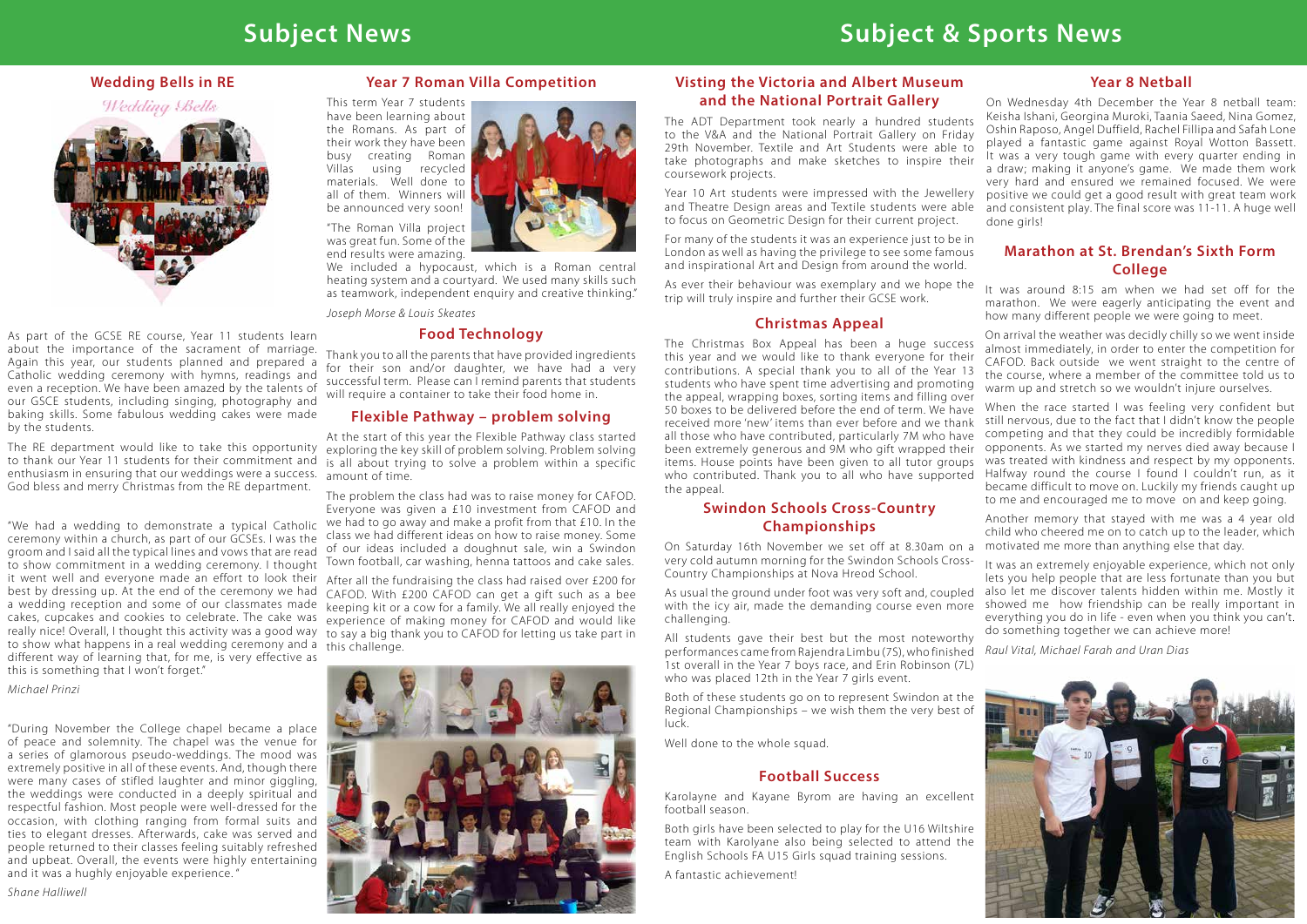### **Branching out with the Duke of Edinburgh Award**



*Sharon and Alberta on their recent Duke Of Edinburgh Award expedition* 

#### *Volunteering in the First Youth Centre*

"I started volunteering in the youth centre at Oakfield Campus in June this year. I go every week, helping the youth workers and volunteers. In every session we have art On our first day walking the weather conditions were and crafts, games in the hall and cooking in the kitchen, appalling with torrential rain, a deeply bitter cold and so that all the young people can get involved in different heavy wind speeds; the weather was truly unforgiving. activities.

Expeditions form a key part of the Duke of Edinburgh Award, alongside the physical, skill and volunteering parts of the scheme. Here are two examples of what students have chosen to do for the volunteering section of the award, learning new skills and developing talents. I also had the opportunity to listen to some meetings that the Media Department has and it's amazing to know the projects that are taking place and their aims for the future of the charity.

Overall I have gained more confidence in myself and I eating our hot dinners, going to bed in the knowledge have met new people that I would never have met if it was that we were kind of clean (from a shower we had been not for the Duke of Edinburgh Award. Doing the award allowed to have at last!) and that we would soon be home." may seem to be hard but it is fun."

#### *Sharon NJoroge*

#### *… and the National Trust*

the best bit to create one video, usually of one or two minutes. I also need to find suitable music, adapt the light, colours and choose a title that will be eye-catching.

Working in the youth group means I have been able to develop better communication skills with people of all ages. You are always expected to interact safely with the We survived our two days of wild camping with no human youths and the only challenge in working there is that facilities of any kind; you really start to appreciate the little you are expected to remain professional at all time. This things, like trees! There was occasional sunshine though can be difficult for me, as some of the youths there are and, when there was, the scenery was beautiful. only one year younger than me and at times I've found only one year younger than me and at times i ve found. As the days went on the amount of walking was taking its<br>It hard to tell them off when they do something that is trall on our feet, knees and backs. All we had in mind unacceptable. saw the beautiful sight that was our camp. toll on our feet, knees and backs. All we had in mind was

I really enjoy volunteering for the National Trust because I had the opportunity to learn new skills and meet new people who have a passion for what they are doing. This experience has given me an idea of what could be like to work for a big company such as the National Trust and the challenges that a charity faces. I wouldn't have volunteered if I hadn't chosen to take part in the Duke of Edinburgh Award scheme."

*Alberta Osei Antwi*

#### **Congratulations on completing the Gold Final Expedition**

Congratulations go to the Gold Teams who completed their expedition despite floods, torrential rain and strong winds. Read about their experience below.

#### *Batling the elements during our Final Expedition*

"The Final Expedition took place in the Lake District. We were fortunate that we were sleeping in a hostel for the first night so that we could prepare ourselves for the days that were almost upon us.

This didn't improve throughout the expedition. However, we pushed through of all of these conditions and finally

reaching our final campsite, setting up our nice dry tents,

"The National Trust is a charity founded over 100 years ago. They preserve outdoors spaces, preventing them from being built up, and don't only take care of opens we pray for our family and friends, and we are reminded spaces and historical places but also of the environment, of what you said, that there is more joy in giving than food, farming, transport and heritage. They gave me a receiving. great opportunity to start volunteering for them, starting in 2013." I help the Media Department by editing videos that will be As we prepare to celebrate the gift of yourself to our world, We also remember those who are in difficulty during this season of giving and pray that your love will give them courage and hope.

*Jamie Munday*

# **Post Sixteen News Beyond College**

#### **Applying to Sixth Form for 2014**

published on their YouTube channel. My job is to watch all the clips that experts have taken for the charity, choosing We ask you to bless us and those we love. Amen.

Year 11 students are reminded to get their application for Sixth Form in by Christmas. Interviews will take place in the New Year. Also, congratulations to Daryl Rego from 11E for winning the iPad, given away in the Prize Draw as part of the Sixth Form Open Evening.



### **Being interviewed for Oxford**

Many, many congratulations to Dale Nunes and Daniel Bright who have been called for interview at Oxford University. Both students have put an enormous amount of study and preparation into their university applications and have succeeded in very competitive fields (Dale with Medicine and Daniel with Chemistry), making it into the very arduous interview rounds. Both students will be spending over two days being interviewed by academics at Oxford. Please join us in wishing them both the best of luck.



*Dan and Dale with Mr Hughes at the Sixth Form Awards Evening*



**Taking to the stage at the Wyvern**

Elizabeth Webb recently took part in the SALOS production of Sweeney Todd at the Wyvern Theatre, alongside Henry Firth in Year 10. Elizabeth played one of the main parts, Joanna, and her vocal skills were amazing throughout the performances. A big 'well done' to Elizabeth and many thanks to all students and staff who went along to watch and support her.

### **Having a ball at the ATP World Tour Finals**



One of our Sixth Form students, Emma Hancock, has returned to College after a truly amazing couple of weeks, being a ball girl at the ATP World Tour Finals at the O2 Arena in London. Year 12 student Emma took part in a gruelling series of trials, beating 3000 people from across the country to be selected for one of 30 ball girl and boy places at the Finals. She met players including Novak Djokovic, Rafa Nadal and Roger Federer and was one of the two teams selected to take part in the final match, where she saw Djokovic triumph and got to meet all the players afterwards. Congratulations on an amazing achievement; truly a 'once in a lifetime' experience.

#### **Prayer**

Dear Jesus,